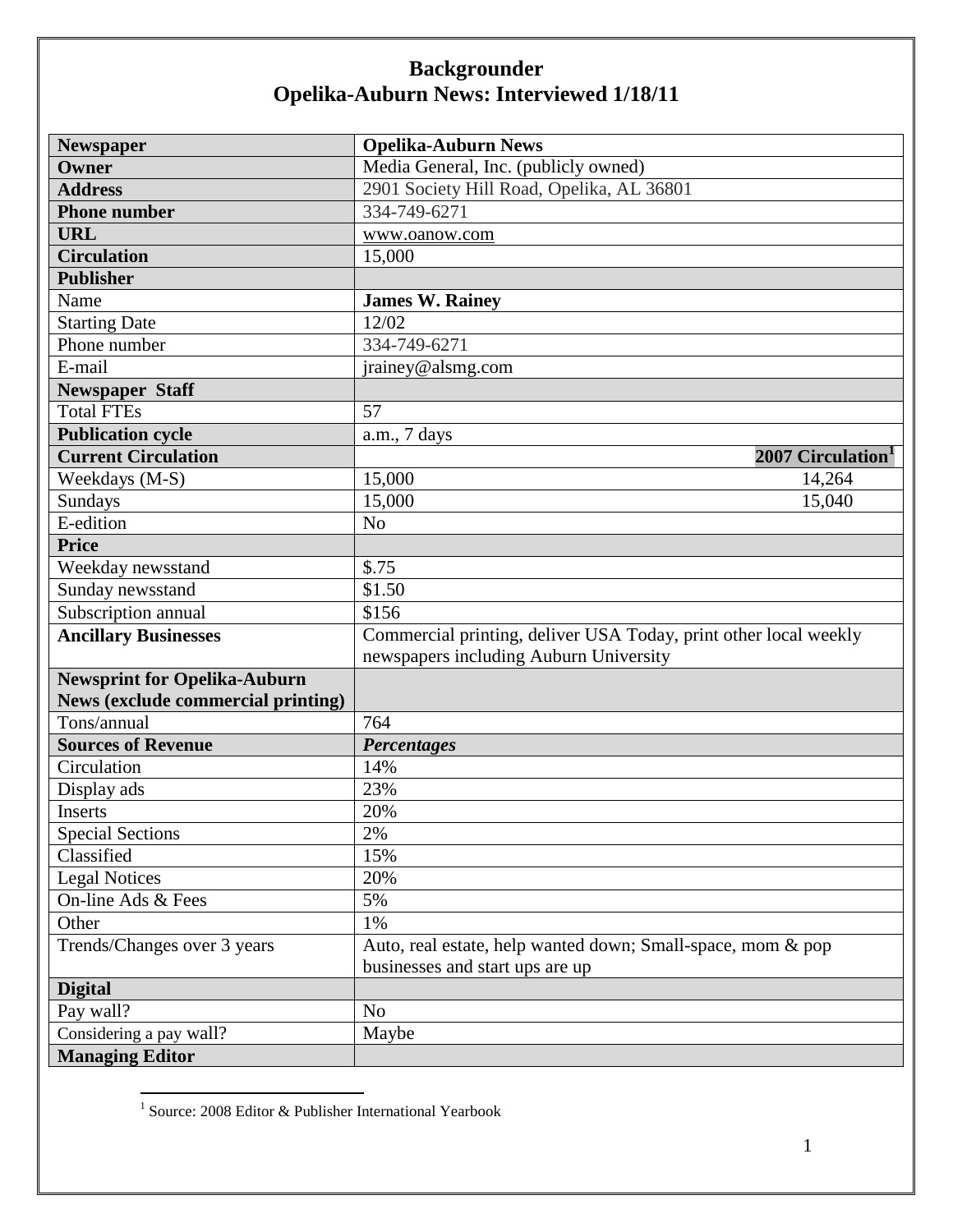| Name                                                     | <b>Wayne Snow</b>                                                          |
|----------------------------------------------------------|----------------------------------------------------------------------------|
| Start date                                               | 8/20/07                                                                    |
| Phone number                                             | 334-737-2541                                                               |
| E-mail                                                   | wsnow@oanow.com                                                            |
| <b>News Staff</b>                                        |                                                                            |
| <b>Total FTE</b>                                         | 16                                                                         |
| Reporters                                                | 10                                                                         |
| Editors                                                  | $\overline{4}$                                                             |
| Photo                                                    | $\overline{2}$                                                             |
| <b>Bureaus</b>                                           |                                                                            |
| Coverage                                                 | More than 50% of their time                                                |
| Local government                                         | 3                                                                          |
| Courts                                                   | 1                                                                          |
| Public safety                                            | 1                                                                          |
| County government                                        | $\mathbf{1}$                                                               |
| <b>School Board</b>                                      | $\mathbf{1}$                                                               |
| <b>Business</b>                                          | $\theta$                                                                   |
| <b>Sports</b>                                            | 3-person staff for nothing but sports                                      |
| Entertainment & arts                                     | 1                                                                          |
| (title) New Media Manager                                |                                                                            |
| Name                                                     | <b>John Walker</b>                                                         |
| Start date                                               | March, 2008 (O-A News), September 2005 (Media General)                     |
| Phone                                                    | 334-737-2573                                                               |
| E-Mail                                                   | jwalker@oanow.com                                                          |
| <b>Digital News Staff</b>                                |                                                                            |
| Size                                                     | 1.5                                                                        |
| Sufficient?                                              | Yes, because several in newsroom share responsibilities                    |
| <b>Reporting/Photo staff</b>                             |                                                                            |
| Does reporting staff feed materials for<br>digital media | Yes, constantly                                                            |
| Should they?                                             | Yes                                                                        |
| <b>Capabilities</b>                                      |                                                                            |
| Web platform software?                                   | Duke 2.0                                                                   |
| Content management system: software?                     | <b>ACT</b>                                                                 |
| Does your organization                                   | Yes, we can, but most of those duties are handled at a corporate level     |
| write code?                                              |                                                                            |
| Number of coders?                                        | $\overline{2}$                                                             |
| Zero? How out-sourced?                                   | Most is handled by corporate                                               |
| Proprietary or open-source code? Why?                    | Open source, to make it easier for employees to work in the<br>environment |
| <b>Flexibility &amp; response time</b>                   |                                                                            |
| Can you change web platform – coding,                    | No.                                                                        |
| architecture, software -- at least once a                |                                                                            |
| month? Do you?                                           |                                                                            |
| Can you add new functionality promptly                   | Yes                                                                        |
| as it becomes available?                                 |                                                                            |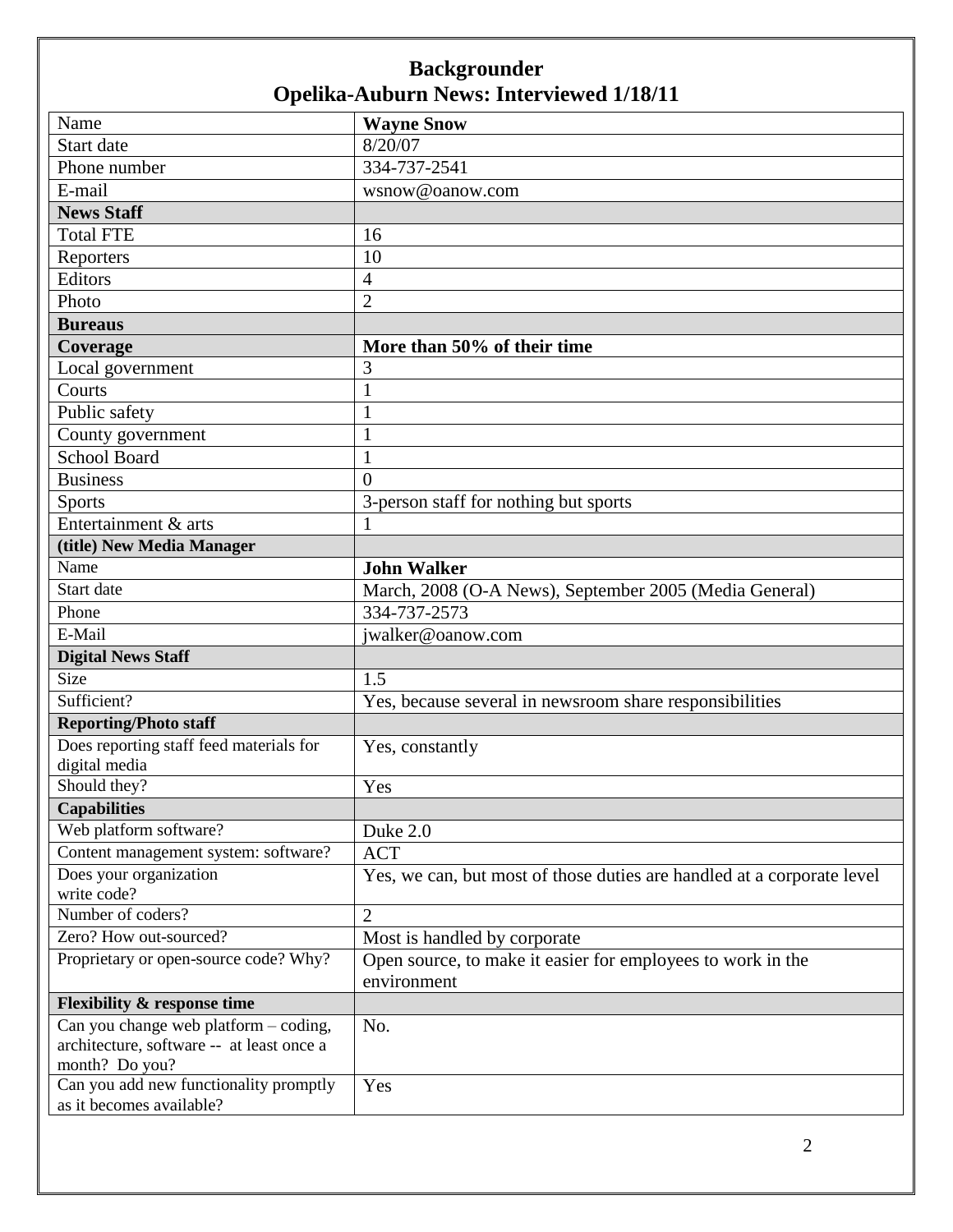| <b>Digital Tools</b>                                                                                                                                                                                             |                                                                                                                                                                                                                                                                                                                                          |
|------------------------------------------------------------------------------------------------------------------------------------------------------------------------------------------------------------------|------------------------------------------------------------------------------------------------------------------------------------------------------------------------------------------------------------------------------------------------------------------------------------------------------------------------------------------|
| Crowd sourcing?                                                                                                                                                                                                  | Yes, web polls, coments, responses through social media                                                                                                                                                                                                                                                                                  |
| Data visualization?                                                                                                                                                                                              | Yes                                                                                                                                                                                                                                                                                                                                      |
| Investigative reporting?                                                                                                                                                                                         | Yes                                                                                                                                                                                                                                                                                                                                      |
| Documentary video?                                                                                                                                                                                               | Yes                                                                                                                                                                                                                                                                                                                                      |
| Any other kinds of digital tools are being                                                                                                                                                                       | Text alerts, email alerts, social media, Twitter, site analysis to track                                                                                                                                                                                                                                                                 |
| used?                                                                                                                                                                                                            | traffic                                                                                                                                                                                                                                                                                                                                  |
| <b>Social Media</b>                                                                                                                                                                                              |                                                                                                                                                                                                                                                                                                                                          |
| What is the overall organizational<br>commitment to collecting, creating,<br>shaping and delivering all your<br>news/information products through these<br>digital channels?<br>To what extent is your newspaper | Extremely high. We are a web-first organization. The focus on<br>reporting on the web and utilizing all digital tools and platforms is<br>central to our organization. Developing this platform to fully exploit<br>all opportunities it presents are a top priority.<br>Extremely connected. We interact several times each day through |
| connected to people through social<br>media?                                                                                                                                                                     | Facebook and Twitter.                                                                                                                                                                                                                                                                                                                    |
| <b>Advertising</b>                                                                                                                                                                                               |                                                                                                                                                                                                                                                                                                                                          |
| Is your advertising staff is able to<br>provide competitive digital services to<br>merchants?                                                                                                                    | Absolutely. We are the leader in the market place and are consistently<br>rolling out new digital products.                                                                                                                                                                                                                              |
| Do you use "real time" ads?                                                                                                                                                                                      | Yes                                                                                                                                                                                                                                                                                                                                      |
| Does your advertising department sell<br>"digital services", such as helping<br>merchants with website production?                                                                                               | N <sub>o</sub>                                                                                                                                                                                                                                                                                                                           |
| Does your ad department sell electronic<br>coupons or other modern digital<br>products?                                                                                                                          | Yes, many different programs in place to do this, including electronic<br>coupons, online menus, even texted coupons, Yahoo Behavioral<br>Targeting, ect.                                                                                                                                                                                |
| <b>Assessment</b>                                                                                                                                                                                                |                                                                                                                                                                                                                                                                                                                                          |
| How do you assess your digital<br>news/information products?                                                                                                                                                     | Omniture tracking software.                                                                                                                                                                                                                                                                                                              |
| Monthly page-views?                                                                                                                                                                                              | Averaging 1 million per month in 2011                                                                                                                                                                                                                                                                                                    |
| Monthly uniques?                                                                                                                                                                                                 | Average of 236,413 for January-March 2011                                                                                                                                                                                                                                                                                                |
| Revenue?                                                                                                                                                                                                         |                                                                                                                                                                                                                                                                                                                                          |
| What other metrics do you use?                                                                                                                                                                                   |                                                                                                                                                                                                                                                                                                                                          |
| Do you assess news content?                                                                                                                                                                                      |                                                                                                                                                                                                                                                                                                                                          |
| Number of sources?                                                                                                                                                                                               | Yes, just as we would any print article. Same journalistic standards<br>apply                                                                                                                                                                                                                                                            |
| Writing or visual journalism impact?                                                                                                                                                                             | Yes, particularly with online video                                                                                                                                                                                                                                                                                                      |
| <b>Editing</b>                                                                                                                                                                                                   |                                                                                                                                                                                                                                                                                                                                          |
| Are there different procedures (layers of<br>editing) for web vs. print products?                                                                                                                                | No. The layers are primarily the same, just more immediate with web.                                                                                                                                                                                                                                                                     |
| Do you use AP Style in your digital<br>products?                                                                                                                                                                 | Yes                                                                                                                                                                                                                                                                                                                                      |
| <b>Revenue</b>                                                                                                                                                                                                   |                                                                                                                                                                                                                                                                                                                                          |
| Do you charge for any digital news<br>products?                                                                                                                                                                  | Not at this time, but it is something we will consider in the future.                                                                                                                                                                                                                                                                    |
| Which products and how much?                                                                                                                                                                                     |                                                                                                                                                                                                                                                                                                                                          |